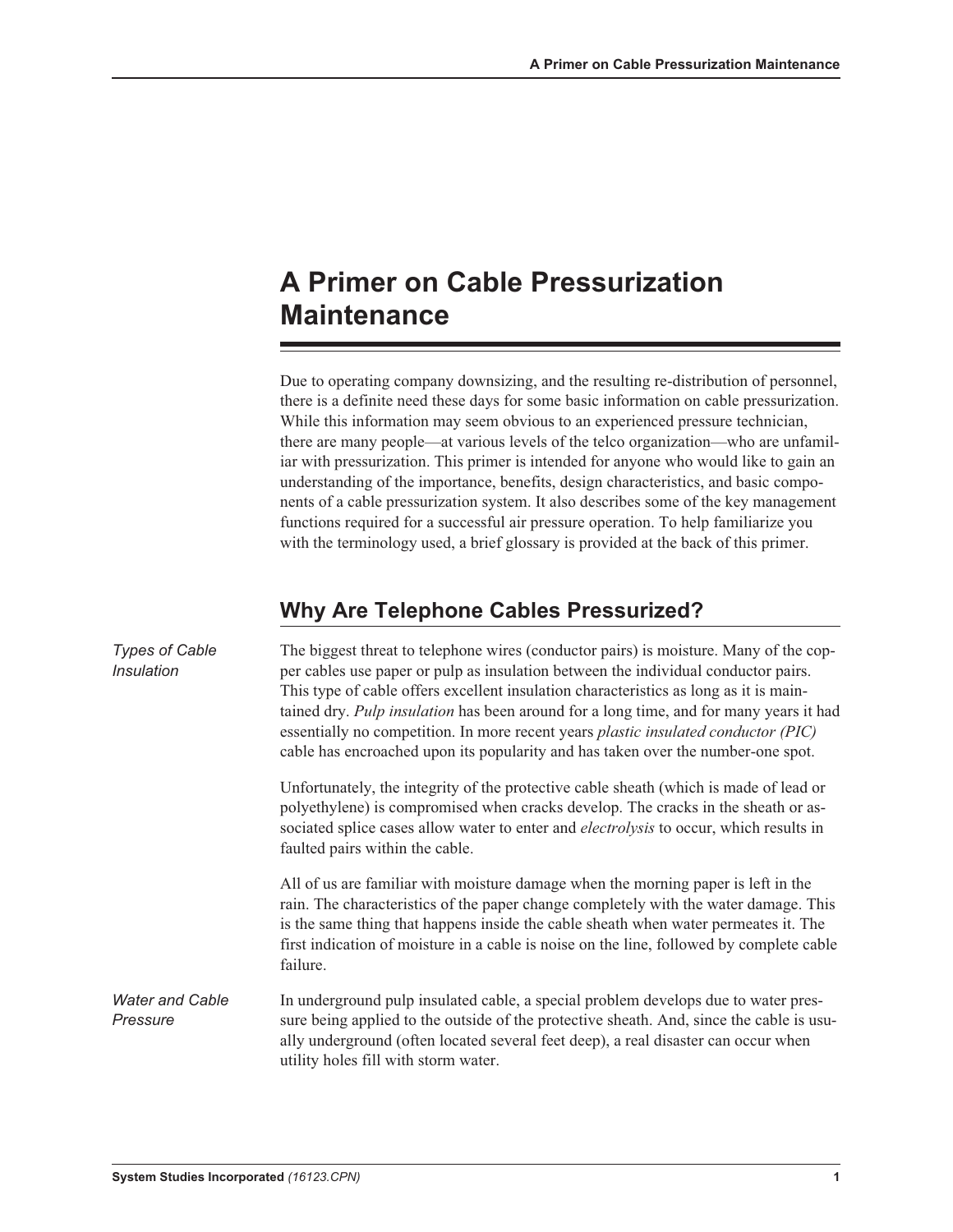As water rises above a cable, there is approximately 0.43 Pounds per Square Inch (PSI) of pressure applied for each foot of water level above the cable. So, for example, if a cable is 7 feet below the surface and the utility hole fills with water, there will be 7 x 0.43 (or 3 PSI) of water pressure bearing down on the cable. If there is a crack in the cable or splice case, water will permeate and cause conductor damage unless there is positive pressure within the cable that exceeds and counters the 3 PSI of external force caused by the water.

Minimum Air Pressure **Standards** 

This is the basic premise of cable pressurization: Keep the pressure within the cable in excess of the pressure that could be applied by standing water. To help achieve this objective, telephone companies establish minimum air pressure standards for cables in different environments. For example, an underground cable (one that goes through conduit and utility holes underneath the street) might have a minimum air pressure standard of 5 PSI, enough to protect the cable from approximately 10 feet of water. A direct buried cable requires less air pressure protection (usually 3 PSI) because it is placed only a foot or so



below the surface. Aerial cables typically require only 2 PSI because they are at less risk from water damage.

#### Where Does the Air Pressure Come From?

Source Pressure The cable, although filled with individual conductors and associated insulation, is much like a long garden hose carrying air pressure instead of water. The pressure comes from a mechanical air compressor and dryer, located somewhere near the telephone company cable vault. The compressor supplies the air at approximately 10 PSI, while the dryer removes the residual moisture. Essentially, this means that air with very low humidity is forced into the cables.

#### HowIs the Air Pressure Distributed?

Imagine once again that the cable route is like a garden hose. This hose is made up of different sections that are many thousands of feet long. Depending upon its age and a number of other variables, there will typically be leaks at various points along the cable. Like a hose, the pressure in the cable diminishes as the length increases. The pressure must be re-established in the system along the route, or the cable will be unprotected at substantial distances from the central office. Obviously, finding and fix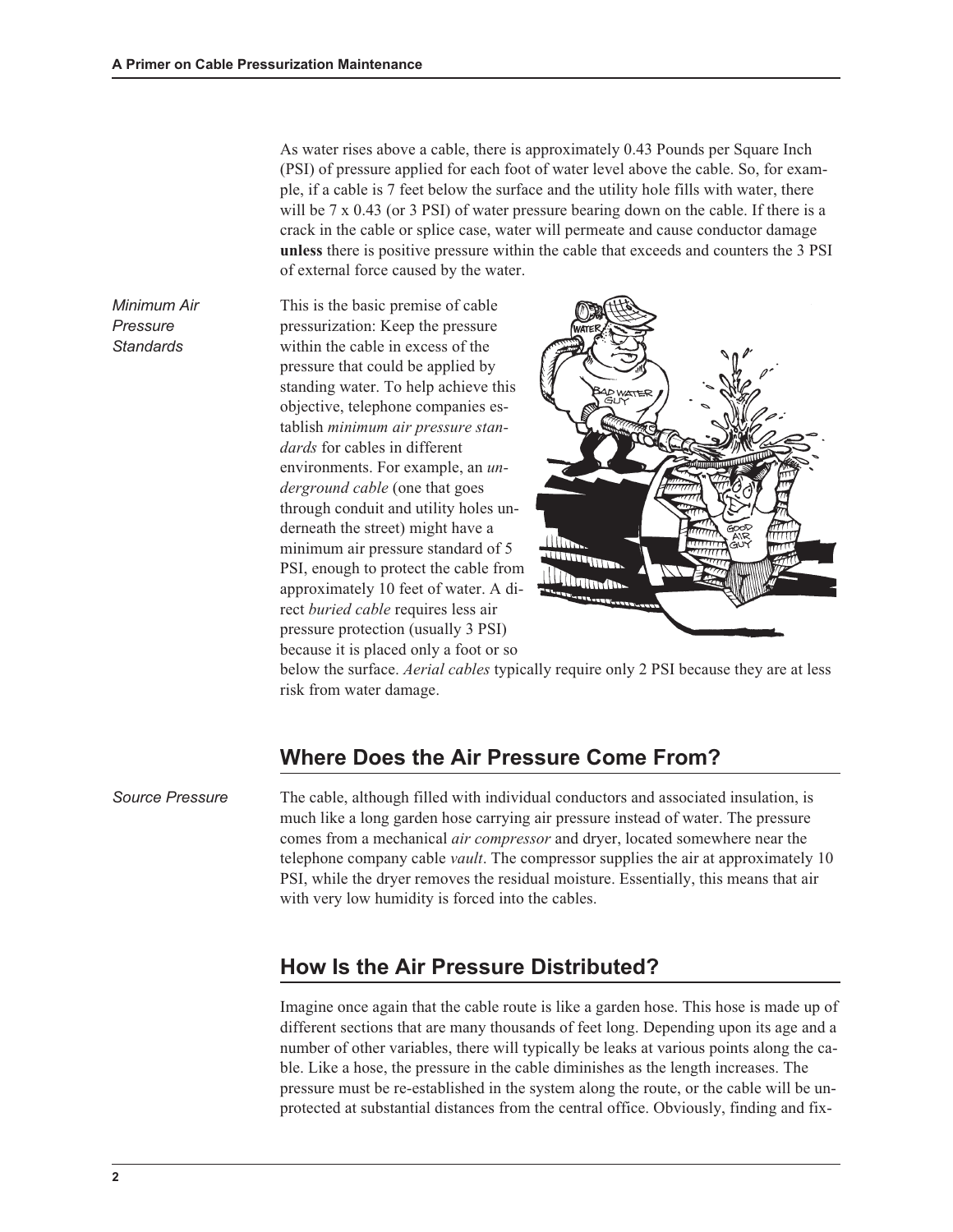ing all of the leaks in the cable will help considerably. But, with technicians constantly working on cables (opening splices, etc.) and with electrolysis being a constant threat, air pressure must also be raised.

One popular way of raising air pressure in the system is by using air pipe that follows the cable route and introduces pressure at various fixed points (Figure 1). Because the air pipe does not include conductors (which restrict the passage of air), it is a far more efficient method of transporting air to the needed areas. The air pipe is connected to a manifold which distributes air to the cables in the utility hole.



Figure 1—Air Pipe System

Air Pipe Endpoint Pressure Standard To make sure that adequate delivery pressure is supplied to the cables in the field, most telephone companies set a minimum pipe endpoint pressure standard of 7.5 PSI. If the pipe pressure falls below this standard, cable protection is jeopardized. For example, it's impossible to maintain 5 PSI in an underground cable when the delivery pressure from the air pipe is only 4 PSI. For this reason air pipe delivery pressure must be carefully monitored. Think of it as a main artery in the system. If pressure in the air pipe is low, the whole system is low.

### Should Maintenance Be Performed on a Routine Basis?

It is commonly thought that, once a cable leak has been found and fixed, the cable will be safe from moisture. After a repair, there is a natural tendency to conclude that "everything is okay" and that maintenance can be ignored until more leaks are found on the cable. This couldn't be further from the truth.

Maintaining a reliable cable plant is something like maintaining a large building. Deterioration of the building must be taken seriously—especially the roof—which should be frequently repaired to ensure extended use. Several parts of the country ex-

Benefits of Air Pipe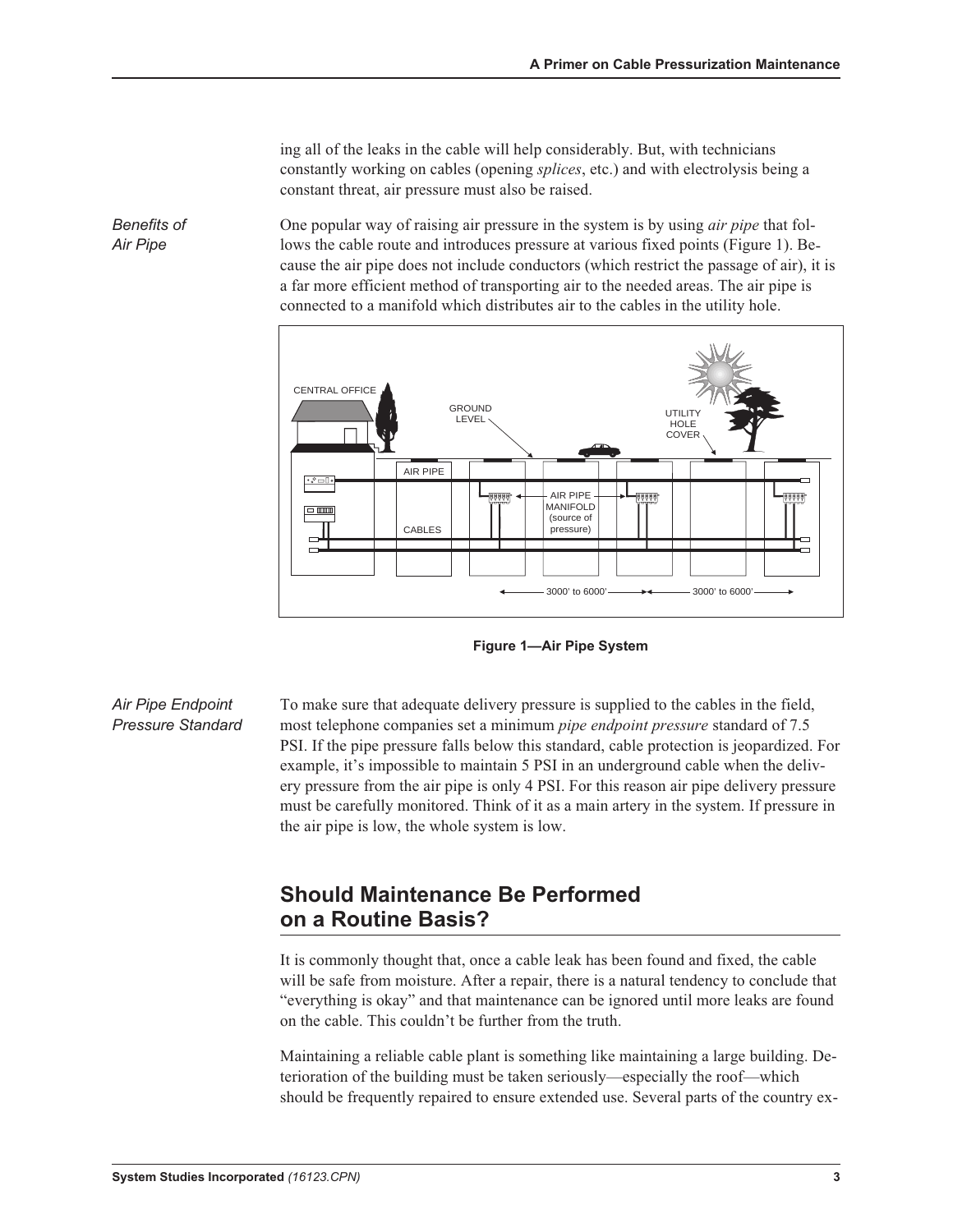damage. There's no problem for buildings (and cables) when it doesn't rain, but after extended periods of neglect, they both require constant attention to fend off the water problems when the storms come. Maintenance is best performed when the weather's dry.

*Proactive Cable Maintenance* Today, this type of routine maintenance is often called *proactive maintenance*. Many telephone companies are shifting towards a proactive approach to the outside plant in order to prevent subscriber calls, Public Utilities Commission (PUC) complaints, and even catastrophic failure. It's preventive medicine for the outside plant. Rather than treating the outcome of poor health (big leaks and low delivery pressure), a good diet and exercise program (changing out old cable/devices and performing maintenance on the problematic routes first) will keep future problems from occurring.

#### **Are Cable Leaks Hard to Find?**

*Air Flow Analysis*

When looking for leaks, an entire cable cannot be held under water (like a tire tube) to look for bubbles at the point of damage. You have to devise another method. Pressure readings will tell you that a cable is losing air, but they don't tell you where. Because there is an inherent amount of air flow in pressurized cables, the best scheme is to follow the air flow to the leak. By setting up check points and using devices to measure the air flow, the leak can be quickly located without a foot-by-foot examination of the cable.

To use another analogy, let's say we're transporting money between two points (Checkpoints A and B). We would want to count the amount leaving Checkpoint A and confirm that it arrived at Checkpoint B. If the two amounts were not the same, this would indicate that we had a problem somewhere along the way between Checkpoint A and B.

By counting the amount of air flow at two designated checkpoints on a cable route, we can quickly determine if there is a leak between them. If everything arrives at Checkpoint B, we're home free because there is no leak in that particular section.



**4**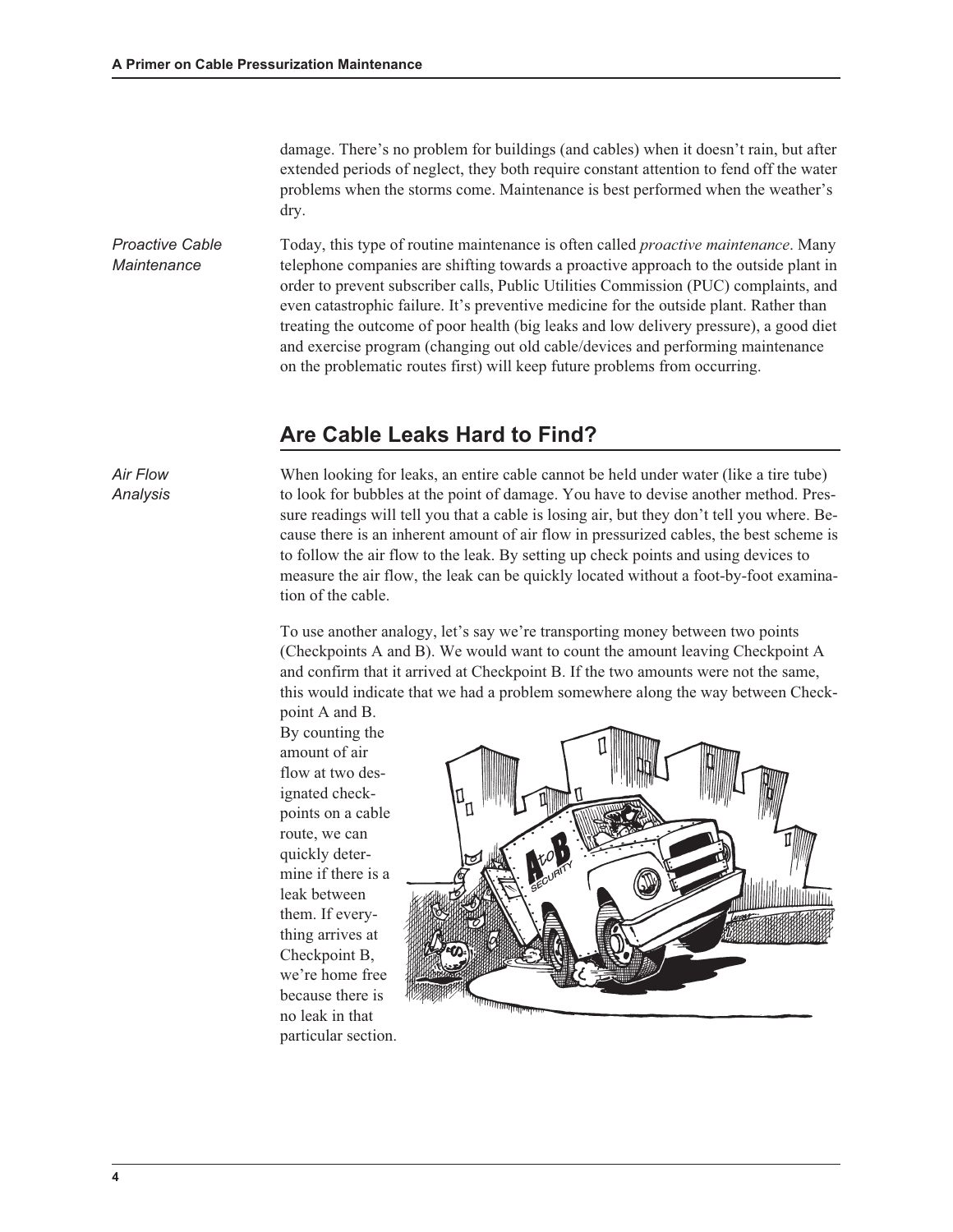### HowIs Air FlowMeasured?

| <b>Flow Measurement</b><br><b>Standards</b> | By far, the most accurate way to measure air flow is to count individual molecules.<br>To make this measurement more manageable, the molecules are measured by the box<br>full. The box size is a standard cubic foot $(12'' \times 12'' \times 12'')$ , measured at sea level (a<br>point of standard atmospheric pressure). The amount of standard cubic feet con-<br>sumed is measured either per hour or per day. This measurement lets you measure<br>high consumption rates (air dryer output) or relatively low consumption (air flow into<br>a cable) in a meaningful way, using Standard Cubic Feet per Day (SCFD) or Stan-<br>dard Cubic Feet per Hour (SCFH). These measurements help in monitoring for sys-<br>tem leaks and in cable maintenance. |
|---------------------------------------------|----------------------------------------------------------------------------------------------------------------------------------------------------------------------------------------------------------------------------------------------------------------------------------------------------------------------------------------------------------------------------------------------------------------------------------------------------------------------------------------------------------------------------------------------------------------------------------------------------------------------------------------------------------------------------------------------------------------------------------------------------------------|
| Allowable Air<br>Consumption                | Because of maintenance activity, cable splices, and the use of pneumatic fittings<br>along the cable route, all cables tend to leak to some extent. For this reason, an al-<br>lowable air flow rate, called <i>Optimum Air Usage (OAU)</i> has been established. OAU<br>is the calculated air consumption rate that an air pressure system should use under<br>normal operating conditions. It is based on a consumption rate of 1.25 SCFH per<br>sheath mile of cable.                                                                                                                                                                                                                                                                                       |
|                                             | Like the minimum air pressure standards, OAU is important in dispatching mainte-<br>nance technicians. A flow increase at an air source is <b>not</b> valuable information unless<br>you also know the OAU, or what the air source should be flowing. OAU is also im-<br>portant in the design of an air pressure system and for evaluating system quality.                                                                                                                                                                                                                                                                                                                                                                                                    |

### What About Air Pressure?

As mentioned previously, most of the air distributed into a cable system is provided by a mechanical air compressor/dryer. This central office equipment compresses or squeezes air molecules together within a given area to create greater air pressure. It's kind of like a garbage compactor in some ways, but with a more useful end result. The amount of compression is measured in Pounds per Square Inch or PSI. For years, PSI readings were the only measurements being used in air pressure maintenance. They're still very important, but nowadays people have come to rely on both pressure and air flow measurements.

### And What's Pneumatic Resistance?

Blockage of Air Within a Cable

Pressure **Measurement Standards** 

> Another important concept in cable maintenance is pneumatic resistance. This is the amount of resistance that air flow meets as it moves along inside the cable sheath between conductors. What determines the amount of pneumatic resistance in a particular section of cable are its length, the gauge of the conductors, the type of insulation (PIC or pulp), and the number of pairs in the cable.

> Pneumatic resistance must be taken into account when using pressure and flow measurements when leak locating along a route. Together these three components com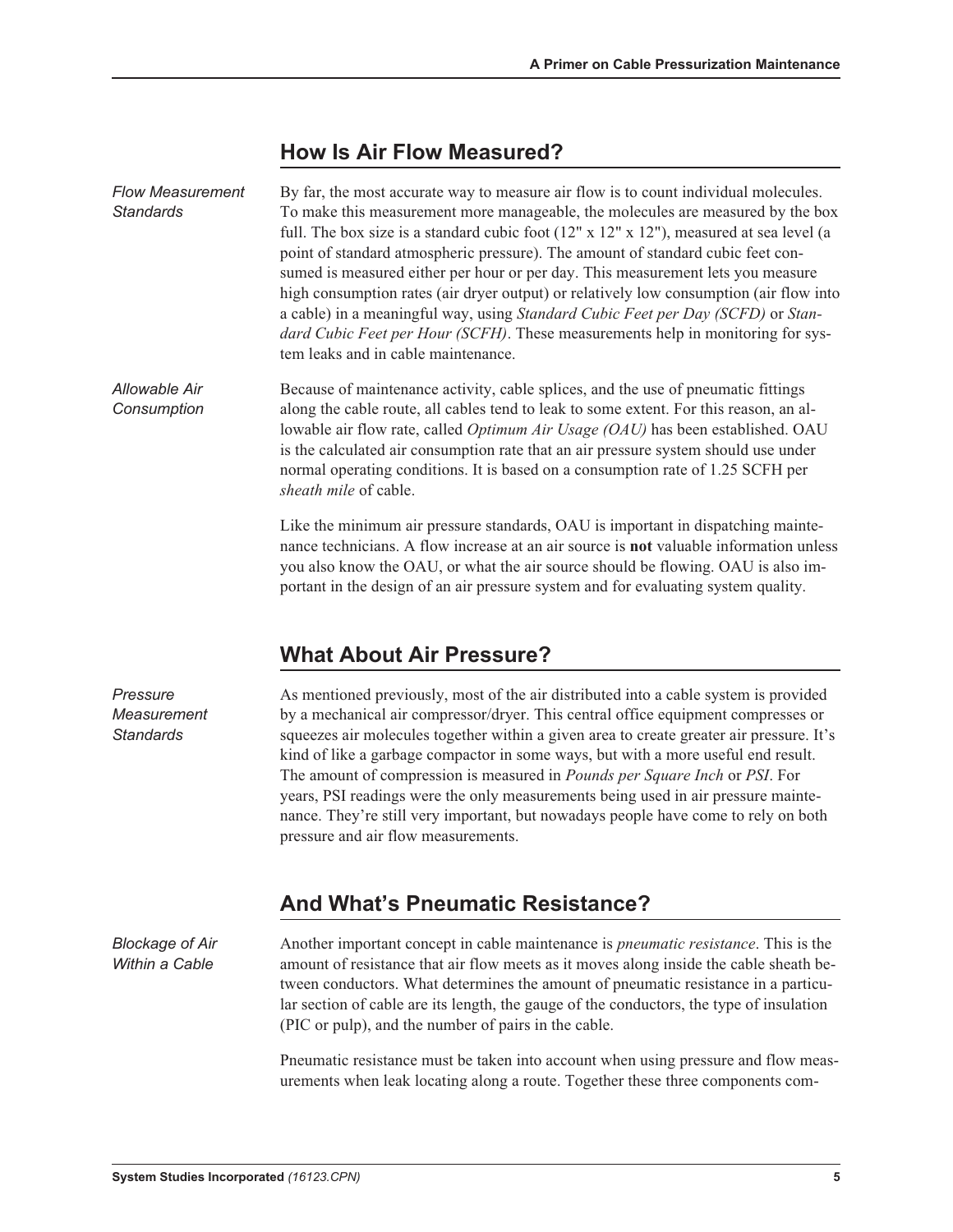prise the important information needed to perform many of the successful leak locating formulas being used today.

### What Is the Best Design for Protecting Cables?

In some ways, cable pressure systems are similar to municipal water systems. They have main feeder routes and lateral sections of cable which branch off and serve customers along the way. If you're in an outlying residential area, far from the pumping station, your water pressure is not going to be as great as the pressure on the main feeder route. The water pipe serving your house is going to be much smaller than the water main leaving the main station.

- Lower Pressure at the End of a Route Pressurized air is not supplied to the cables in an air pressure system by different size pipes. Still, the pressure at the end of a cable route is always going to be less than at the delivery source due to cable leaks and the pneumatic resistance of the cable. When a leak occurs in a cable, it can result in a section of cable being totally unprotected, depending upon the size of the leak and whether or not there is additional air being supplied to the cable.
- Design Types There are three basic engineering designs for protecting cables: a *static system*, a *sin*gle feed system and a dual feed system. Static systems were used before there was a good method of supplying a continuous source of air to a cable (before air compressors/dryers). They're like bicycle tires—they hold pressure for a while, but eventually they will go flat.

Single feed systems pump air into the cables from one direction (one air source, such as a central office air dryer). They provide adequate cable protection as long as there are no serious leaks in the system. If you have a big leak, one that drops the cable pressure to 0 PSI, the entire section of cable beyond the leak (on the side opposite the air source) will have no air protection at all (Figure 2).

Dual feed systems prevent this from happening. They introduce air into the system at different points along the cable route. As described previously, the most efficient way to do this is with an air pipe. In a dual feed system, pressurized air converges on a leak from opposite directions, supplying positive pressure protection to the sections of cable between the leak and the two air sources (Figure 3).

### What Makes Up an Air Pressure System?

System **Components** We've already mentioned some of the key system components: air compressors, air pipe and air pipe manifolds. In the central office, where air is introduced into the system, there are a number of other important system components. Distribution or meter panels (referred to by either name) are rack-mountable equipment panels that regulate pressure from the air compressor and distribute it to the cables in the vault. Pipe alarm panels provide the same function for air pipe leaving the central office. Both panels are equipped with flow raters for physically checking outgoing flow rates.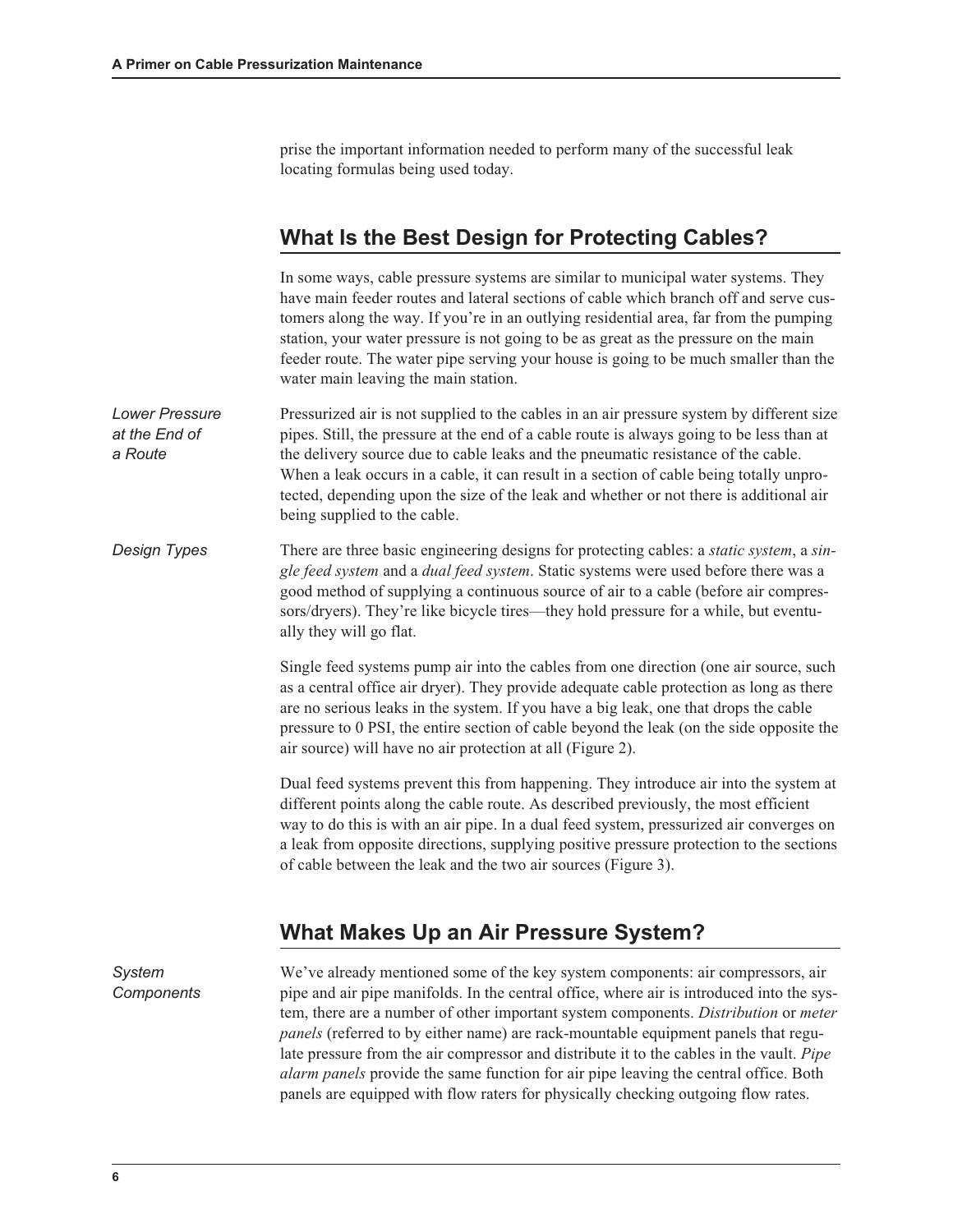

Figure 2—Single Feed System



Figure 3—Dual Feed System

Central Office **Monitoring** Devices

In well-designed systems, the central office panels are also equipped with pressure and flow monitoring devices. These sensors, called *transducers*, monitor delivery pressure and flow rates at the point of installation, but they cannot perform this func-

Improved Cable Protection Even With Leaks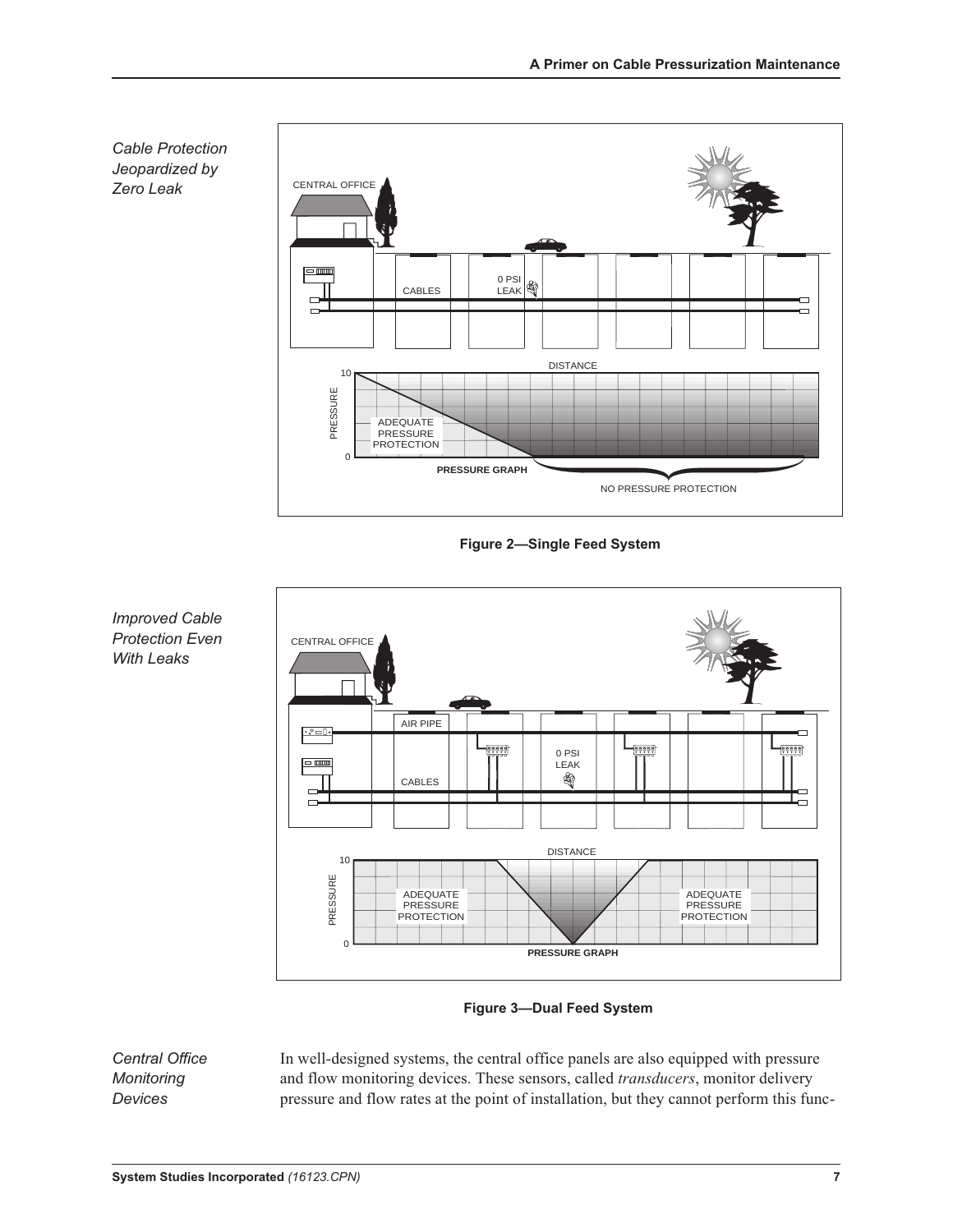tion by themselves. They must be wired to a central office monitor so that continual device readings can be taken throughout the day and night.

Field Monitoring Devices In the field, pressure transducers are typically installed at the ends of cables and at designated points along the cable route. The placement of these devices is critical in the leak locating process. Flow transducers are also installed wherever air is introduced in to the system. The most obvious field location is at an air pipe manifold. Some systems use remote air dyers in the field to provide a boost in cable pressure. These air sources are also monitored for pressure and for flow.

### What's the Current Status of Air Pressure Management?

Over the years there have been a number of changes in the management of air pressure systems. In order to be successful today, air pressure managers need to know the quality of the cable pressurization system and what it costs to maintain that particular level of quality. With this information they can make intelligent decisions regarding where to dispatch technicians and, just as importantly, where not to dispatch them.

Cost Analysis **Controls** Keeping track of the labor hours spent on cable maintenance per sheath mile of cable is a key cost analysis control. It may take some effort initially to obtain sheath mileage data, but once this information is known maintenance tasks can be evaluated to determine labor hour efficiency. When this information is compared with a rating of the quality of the system, effective management decisions can be made.

### Howis Monitoring Being Improved?

New instrumentation and computer programs, such as the *PressureMAP™* Management Analysis Program, have simplified cable maintenance and given management much greater control over dispatching and labor hours. This software program obtains monitoring device data from office monitors, analyzes it, and provides valuable management and maintenance reports.

Management Analysis Software One of PressureMAP's most valuable tools is its "high five" report. In the past managers would

> have to manually pour over pages and pages of monitoring system printouts each morning in order to determine where to dispatch technicians. PressureMAP eliminates this function by carefully analyzing pressure



and flow conditions and prioritizing the five most important leak locating tasks in each office. This capability frees up manage-

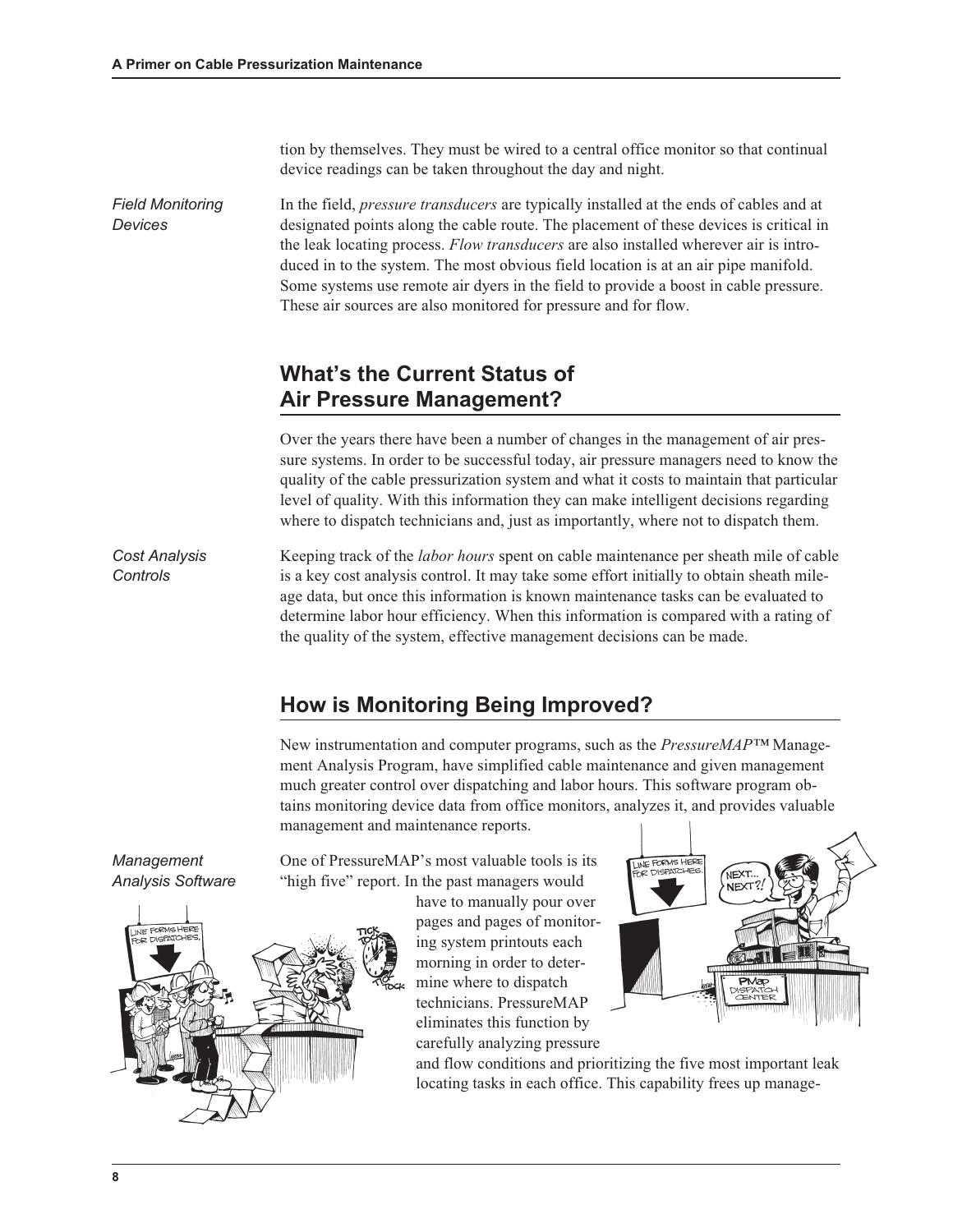ment time and eliminates the stress and confusion of "on-the-spot" dispatching.

**System Quality** PressureMAP also provides an early warning alarm system wherein damaged cable problems can be detected before conductors get wet. Alarms are received from office monitors, evaluated to determine if they need immediate response, automatically verified if determined to be of alarm status, and distributed to assigned centers or personnel for immediate response. This type of reactive capability is a vast improvement from the monitoring systems of old, where an alarm status represented a drop below or a step above a programmed device threshold.

> PressureMAP's System Quality Index (SQI) uses pressure readings and air flow rates per sheath mile of cable to provide an accurate measurement of the status of a system—both by office and by route. The standard SQIrating is between 80 and 85. Indexes above the optimum represent excessive maintenance ("goldplating"). Low indexes are the result of one or more factors: too few labor hours being spent in an office/route, inadequate/inaccurate engineering, poor dispatching, and/or a lack of proper leak locating skills.

> But what's even more important for today's telephone operations is the software's proactive capabilities. Not only does PressureMAP identify system-threatening conditions and dispatch technicians accordingly, it also offers the tools to systematically improve the cable pressurization system. This proactive function helps eliminate expensive after-hour alarm response time and makes it possible to schedule key maintenance activities. To use an earlier analogy, this is the difference between making needed repairs to your roof at your convenience, or having to do the work in the pouring rain.

#### Summary

Rating

The reasons behind cable pressurization are basically easy to understand. The main goal of pressurization is to protect the cables from water damage—keep cable pressures above the minimum standards established for the various cable environments. When cable pressure is low, it's typically the result of two things: low delivery pressure or actual cable leaks.

Monitoring devices in the central office and field help make it possible to identify both types of problems and determine the cause of low cable pressure. In the case of cable leaks, air flow analysis makes it possible to prioritize which leaks are doing the most damage to the system. With a knowledge of Optimum Air Usage, you can easily distinguish between a good flow and a bad flow. And once you know this, air flow leak locating techniques can be used to help locate the large, system damaging leaks.

Air pressure design is an important factor in the success of an air pressure operation. Certain designs, such as dual feed, offer better cable protection than others. An air pipe system is one of the best means for providing dual feed protection to cables, but it is not cost effective for every type of air pressure operation. For this reason, there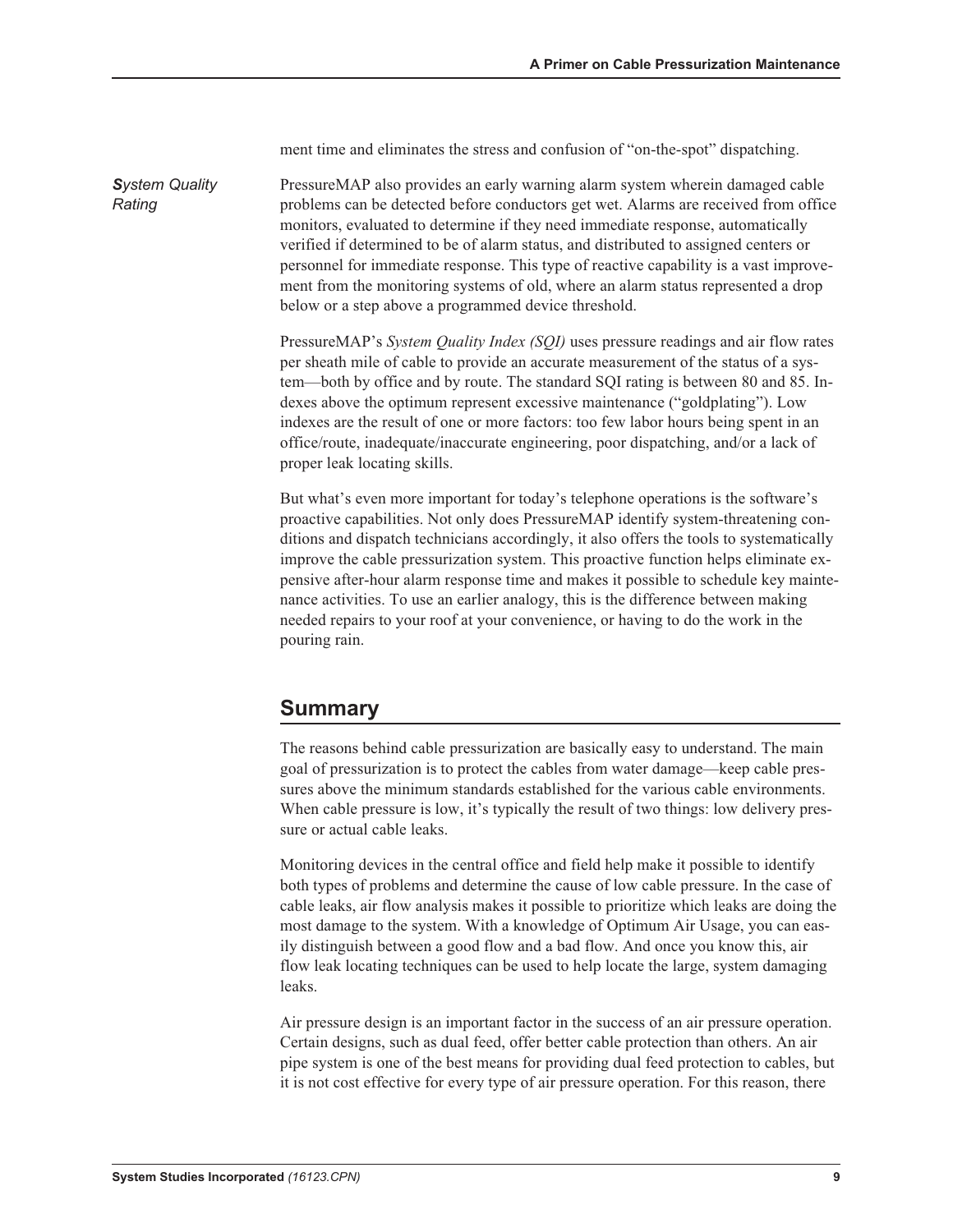are alternative dual feed design systems available which provide many of the same protection and monitoring capabilities of the more expensive systems.

Improvements in air pressure monitoring have made it easier to analyze system conditions and perform important management and maintenance functions. These software programs offer greater tools and controls for today's cable pressurization managers and maintenance technicians. They emphasize a proactive approach to cable maintenance while, at the same time, providing superior alarming and dispatching capabilities.

Cable pressurization is an important part of today's telephone operations. The technology being used in this field has evolved rapidly in the past decade, and improvements are continually being made. For more information on basic cable pressurization, system design components, proactive maintenance and alarming, please contact System Studies Incorporated.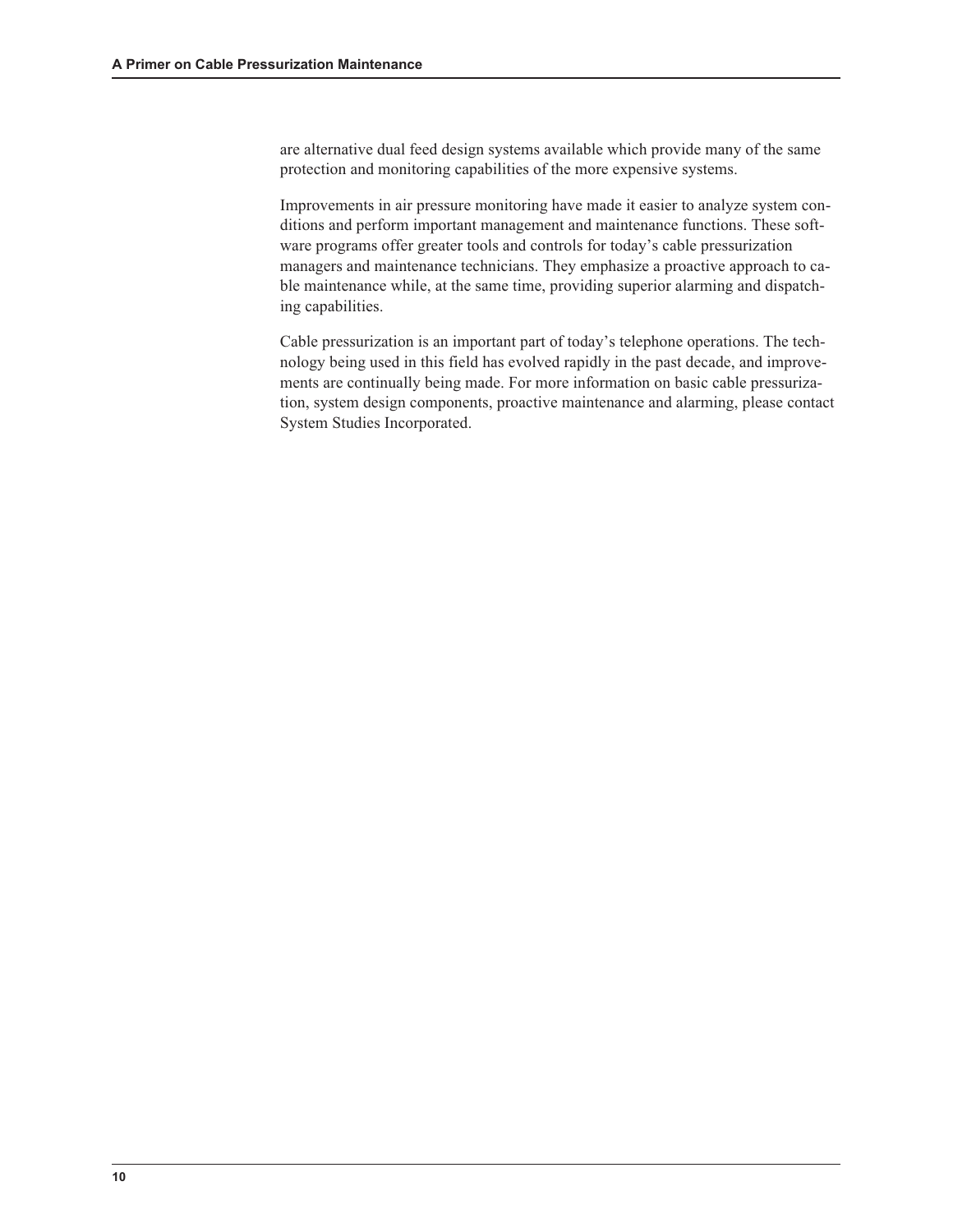## Pressurization Glossary

The following terms are provided to assist in the understanding of key pressurization terms as they are used today by various engineering, maintenance and construction personnel. It is essential in the development and upkeep of a cable pressurization system that all participating departments be familiar with these terms.

Actual Air Usage (AAU) AAU is a measurement of the total air consumption that an individual air source (such as an air pipe manifold) is using at a given time. AAU can be compared with Optimum Air Usage (OAU).

Aerial An elevated or overhead cable, or transducer that is associated with an elevated cable.

Air Dryer See Central Office Compressor.

Air Flow Calculation A formula used to determine how much air is passing through a section of cable at a given point in time.

Air Pipe Plastic CA 3131 pipe used to distribute pressurized air from the central office compressors to the air pipe manifolds in the field. Typical air pipe is a  $\frac{1}{2}$  inch in diameter, and has an aluminum lining to prevent vaporization.

Air Pipe Manifold A cable pressurization hardware device located in the field. Pneumatically connected to an air pipe, a single air pipe manifold distributes air to as many as five individual cables.

Air Pipe Purification The systematic identification of all air consumption on an air pipe, section by pipe section.

Air Pressure Index See System Quality Index.

Air Pressure Record See Pressure Record.

Air Source Any of a number of types of equipment designed to introduce pressurized air into a cable pressurization system. This equipment includes central office compressors or air dryers, air pipe manifolds, and remote air dryers.

Alarm The notification by an air pressure monitor or monitoring software of an undesirable condition existing within the pressurized cable network that requires correction.

Auxiliary Air Source A supplementary (other than central office) source of pressurized air, such as a remote dryer or nitrogen cylinder.

B-Meter Panel See Distribution Panel.

Back Projection A formula used in single feed cable sections to determine the distance (in feet) to leak from an air source (or bypass valve).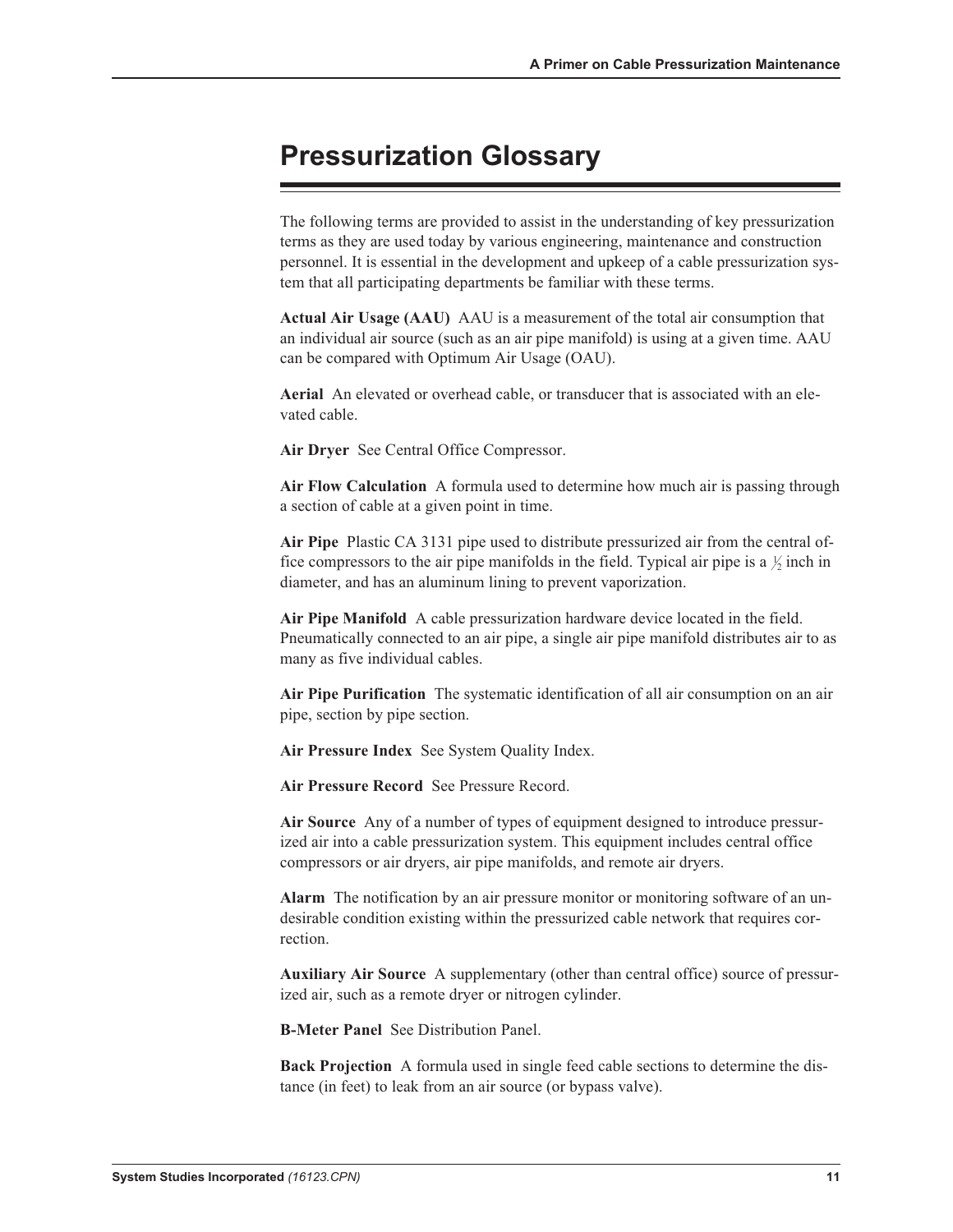Buffering A supplemental and temporary source of air supplied to a cable system in order to maintain pressure in a cable during splicing activity.

Buried A cable, transducer, or other pressurization device that is direct-buried, with no protective conduit.

Butterfly Map A field verification aid used to systematically list the contents and position of all pressurization items in a utility hole. The butterfly map provides the means of organizing and recording air pipe and cable duct assignments, air pipe manifolds, transducers, splice cases, load coils, pressurization hardware, etc.

Bypass Valve An arrangement of tubing designed to circumvent a pneumatic plug in a cable. The bypass has a shutoff valve so that air flow around the plug can be controlled.

Cable Paired and insulated conductors (fiber optics, quads, videos or coaxials) formed into a compact core and covered with a protective sheath.

Cable Network All pressurized cable within a specified geographical area.

Cable Pressurization Automatic Monitoring System (CPAMS) Microprocessorbased equipment designed to remotely monitor a pressurized cable network. It is a user-programmable monitor that interfaces with standard teletype printers or computer terminals to provide pressure and flow information upon request or at predetermined intervals.

Cable Route A defined cable path out of a central office used to organize and group telephone cables. Cables are generally associated with an air pipe and grouped by route according to the direction in which they are headed.

Central Office (CO) The starting point, or "hub" of a cable pressurization system—the inside plant.

Central Office Compressor A mechanical device that compresses ambient air molecules, extracts the moisture from the air, and pumps the dry air into the cable network via the central office panels.

Central Office Manifold A collecting tube which combines either the low or high side air outputs of two air dryers into a single air source. The air is then directed to the pipe alarm panels.

Central Office Sector The circular area surrounding the central office that contains all the cables fed by distribution panels. The boundary of the CO sector is located at a point approximately half-way to the first air source in a dual feed system, or approximately 3,000 feet out from the office in a single feed office.

Check Valve A valve that allows air to flow in one direction only. The check valve is commonly installed in-line on tubing connecting the manifold to the air pipe.

Conductor Insulation Material surrounding a wire conductor that protects it from electrical interference. the two types of insulation are paper (pulp) or PIC.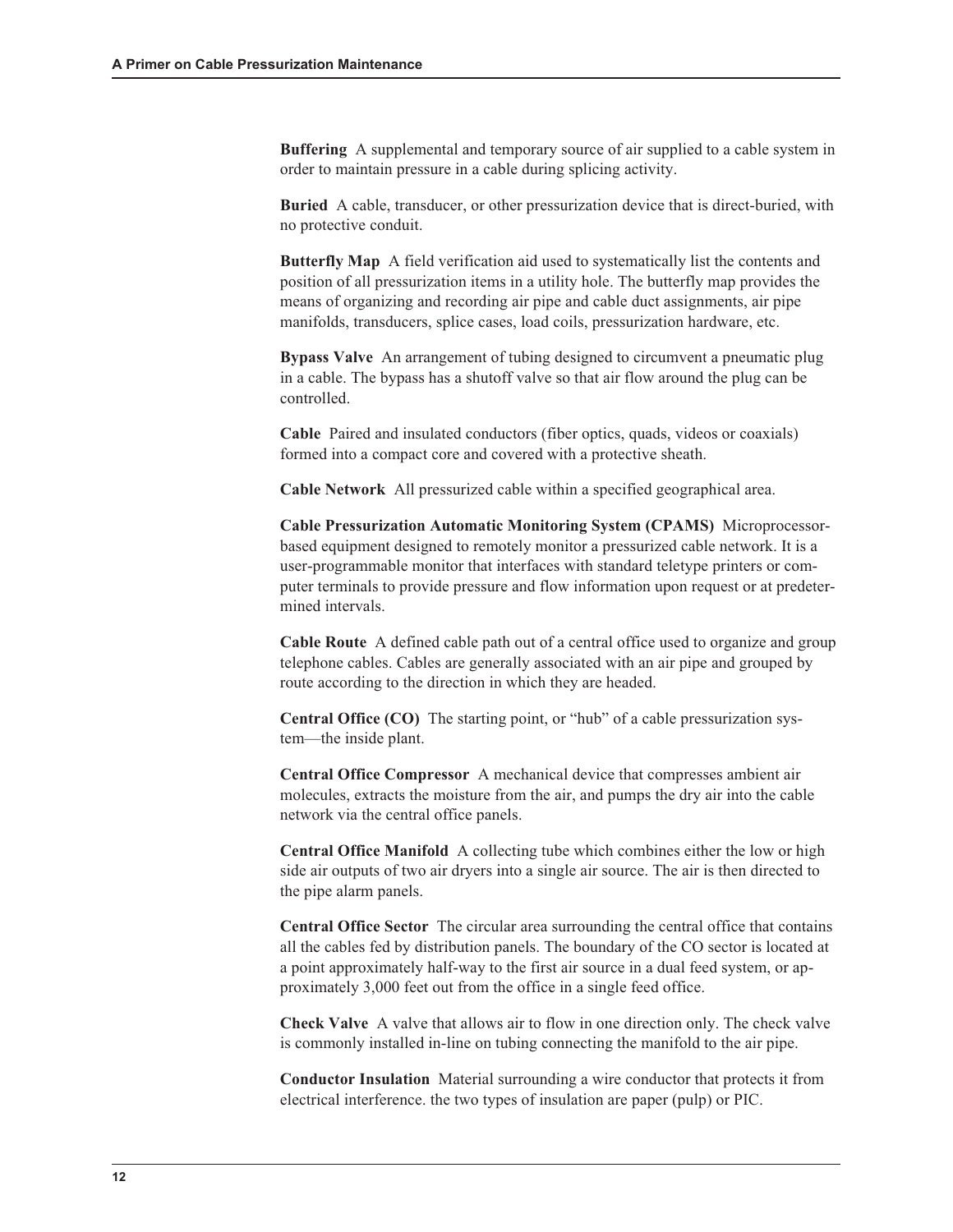Contactor A remote pressure sensor used to signal a drop in air pressure to a preset level. The contactor is a simple on/off device with a resistive output of 540 kilohms in the normal condition and 270 kilohms in the alarm condition.

Dedicated Pair A pair of wires exclusively assigned to report data from a transducer to an office CPAMS.

Delivery Pressure A pressure measurement at a point where air enters the pressurized cable network.

Device See Monitoring Device.

Device Type A device designation based on the device's position and function within the pressurization system.

Distribution Panel A central office panel used in an air pipe system. Usually considered the first manifold on the cable run, the distribution panel is often referred to as the meter or B-meter panel.

Dual Feed System A cable pressurization system that provides pressurized air to both ends of a pneumatic section.

Electrolysis Damage to cable pairs caused by the interaction of moisture and electrical current.

End Point The pneumatic end of an air pipe or cable.

Flow Range A flow transducer's factory-calibrated flow measuring parameters. Typical flow ranges are 0–10 SCFH, 0–19 SCFH, 0–50 SCFH, and 0–100 SCFH.

Flow Rate The amount of air flow in a pressurized cable system over a period of time. This flow is commonly measured in Standard Cubic Feet per Hour (SCFH) or in Standard Cubic Feet per Day (SCFD).

Flow Transducer An electronic device which measures the rate of air flow at its point of installation and transmits this information back to a CPAMS. Flow transducers are commonly installed at pipe alarm panels, air pipe manifolds, and at remote dryers. Two basic types of flow transducers are in use: mechanical, resistive devices, and 4–20 milliamperes, solid-state devices.

Frame Interconnect Block The apparatus in the central office where individual transducer circuits are wired. The connection from the frame interconnect block to an automatic monitoring system is completed by use of 25 pair cables.

Hardware The physical components of a cable pressurization system, and/or specific computer equipment. Cable pressurization hardware may be classified as field hardware or central office hardware.

Interlacing The pneumatic connection of one cable to another, originally designed to increase pair capability. However, an unfortunate leak-masking side effect results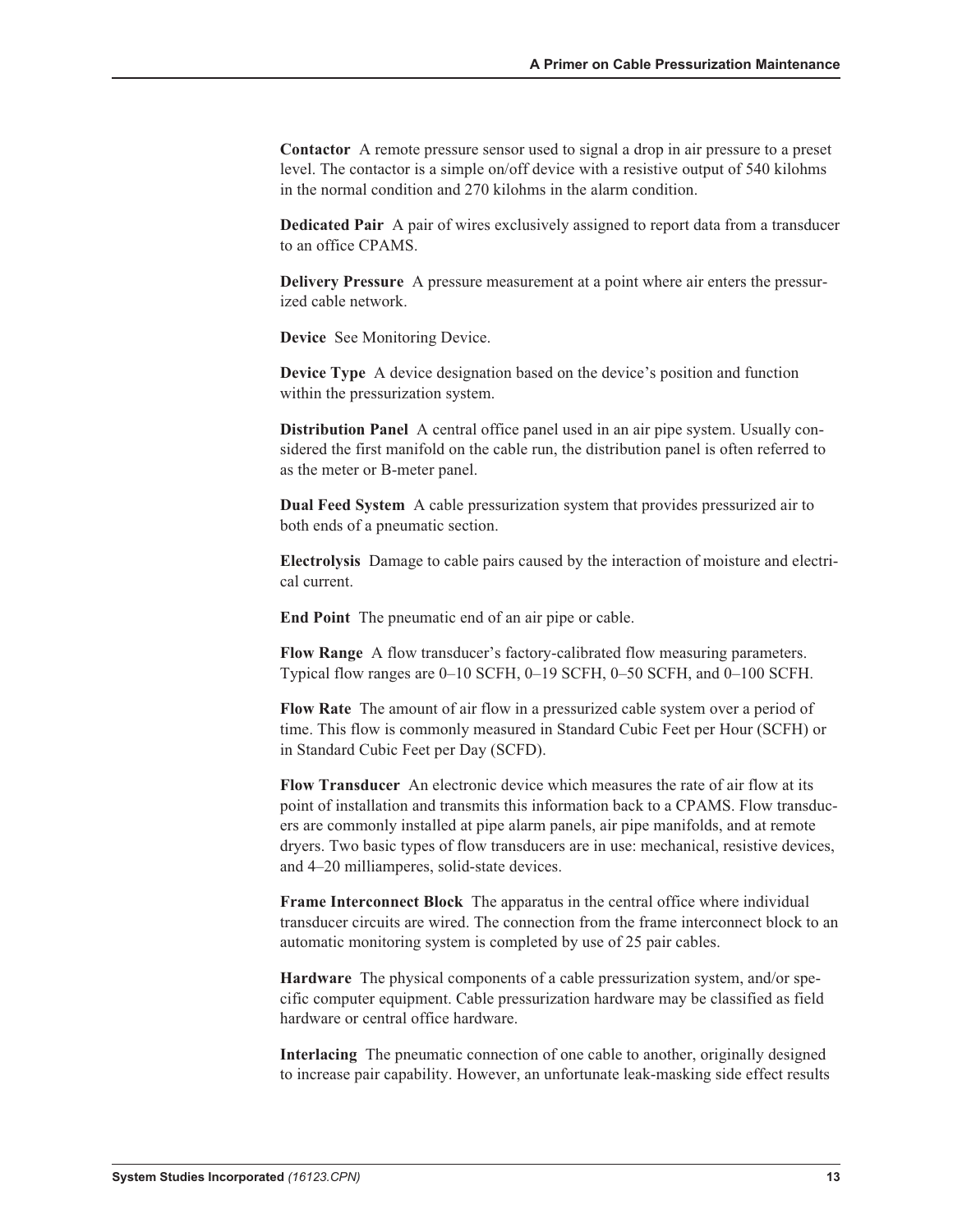when pressurized cables are interlaced—air pressures equalize. All interlacing should be plugged.

Junction A point within a cable network where two or more pressurized cables meet (not a point where one cable is extended with another of the same gauge, size, and distribution).

Labor Efficiency Indicator (LEI) A rating system used to gauge the efficiency of cable pressurization maintenance efforts. The LEI is a comparison of an office's System Quality Index (SQI) and the number of labor hours that have been expended to maintain the office at the SOI level.

Labor Hours The number of hours used to maintain the air pressure systems (excluding hours for system installation).

Lateral A single fed pneumatic cable section that branches out from a main feeder cable.

Manifold See Air Pipe Manifold.

Meter Panel See Distribution Panel.

Minimum Air Pressure Standards The minimum amount of internal pressure needed to protect a cable. Generally, the minimum pressure for underground cable is 5 PSI, 3 PSI for buried cable, and 2 PSI for aerial cable.

Modem An acronym for MOdulator/DEModulator, a modem is a device that converts digital data into audio tones suitable for transmission over regular telephone lines.

Monitor See Cable Pressurization Automatic Monitoring System.

Monitoring Device A remote electronic sensing device that monitors pressure, flow, or other conditions. Monitoring device data is accessed by a CPAMS.

Optimum Air Usage (OAU) A standard air flow rate per sheath mile of cable. The OAU indicates what consumption should be under ideal conditions. OAU can be computed for any air source.

Office Index See System Quality Index.

Open An open circuit. When monitoring pressure and flow transducers and contactors, any measurement exceeding 6.5 megohms in resistance is considered an open circuit. A trunk/toll cable loop resistance reading greater than 8190 ohms is an open.

Pipe Panel A regulating and monitoring device located in a central office. The pipe panel regulates air pressure from the central office dryer(s) and monitors air flow to an air pipe.

Pipe Purification Procedure This procedure verifies the location of all air consumers along an air pipe run. It also helps to identify all pneumatic sections on an air pipe run in order to ensure complete monitoring. See Air Pipe Purification.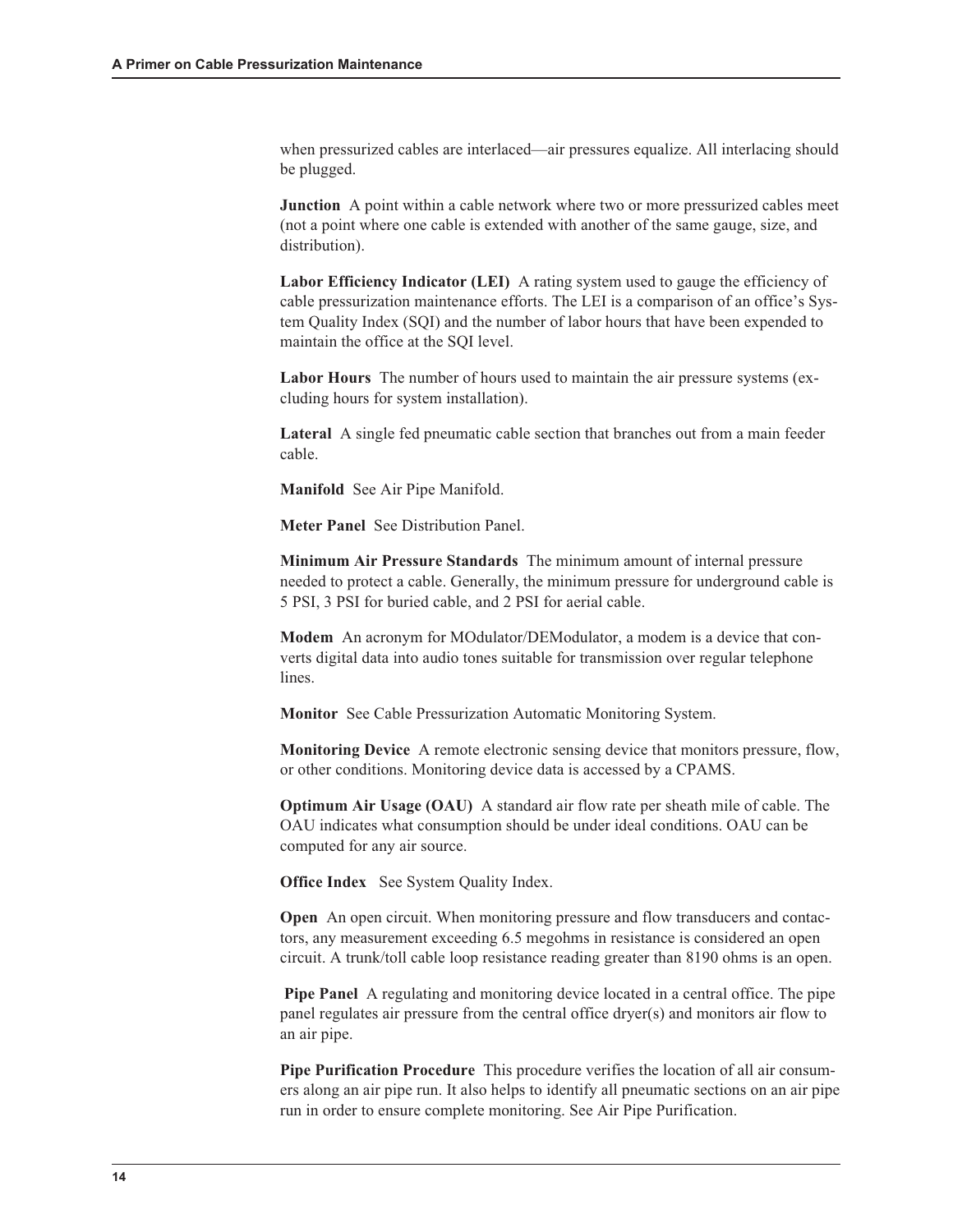Plastic Insulated Cable (PIC) Cable containing conductors that are insulated with a coating of either polyethylene or polypropylene.

Pneumatic Plug See Pressure Plug.

Pneumatic Resistance The characteristic restriction of air flow through a cable. The resistance is a function of the gauge of the conductor, the insulation surrounding the conductors, and the number of conductors.

Pneumatic Section The basic unit of cable pressurization. A section of cable whose pneumatic boundaries are defined by air sources or pneumatic plugs. The introduction of a new air source at any point in an existing pneumatic section (other than one of the end points) creates at least one additional pneumatic section.

Pressure The force exerted by compressed air against its enclosure—the interior wall of a cable, air pipe or air dryer. Pressure is commonly measured in Pounds per Square Inch (PSI).

PressureMAP Monitoring software used for cable pressurization alarming and analysis.

Pressure Plug An intentional blockage of air flow through a cable. The plug creates a pneumatic dam within the cable sheath.

Pressure Record A finished stickmap or cable map that graphically displays the arrangements of the various parts of a cable pressurization system. It includes detail boxes containing air pipe, cable, and monitoring device information. Depending upon the specific design, there can be several types of pressure records for each office.

Pressure Transducer A device used to remotely measure air pressure in the pressurized cable network. The transducer has an electrical output that varies with changes in pressure. Generally, the pressure transducer is calibrated in Pounds per Square Inch Gauge (PSIG). Two basic types of pressure transducers are in use: mechanical, resistive devices, and 4–20 milliamperes, solid-state devices.

Pressurization System A pressurized cable network contained within a specific geographical area, made up of the following three essential components:

- **Hardware** Used to introduce air and maintain air pressure, system hardware includes air dryers, air pipe manifolds, central office panels, and pneumatic plugs.
- **Monitoring Equipment** Used to sense changes in air activity, this equipment includes CPAMS, transducers, and contactors.
- **n** Tools Instruments and procedures used to maintain pressure within a cable network.

Proactive Maintenance Performing maintenance on a routine basis in order to prevent serious air pressure problems from occurring in the future.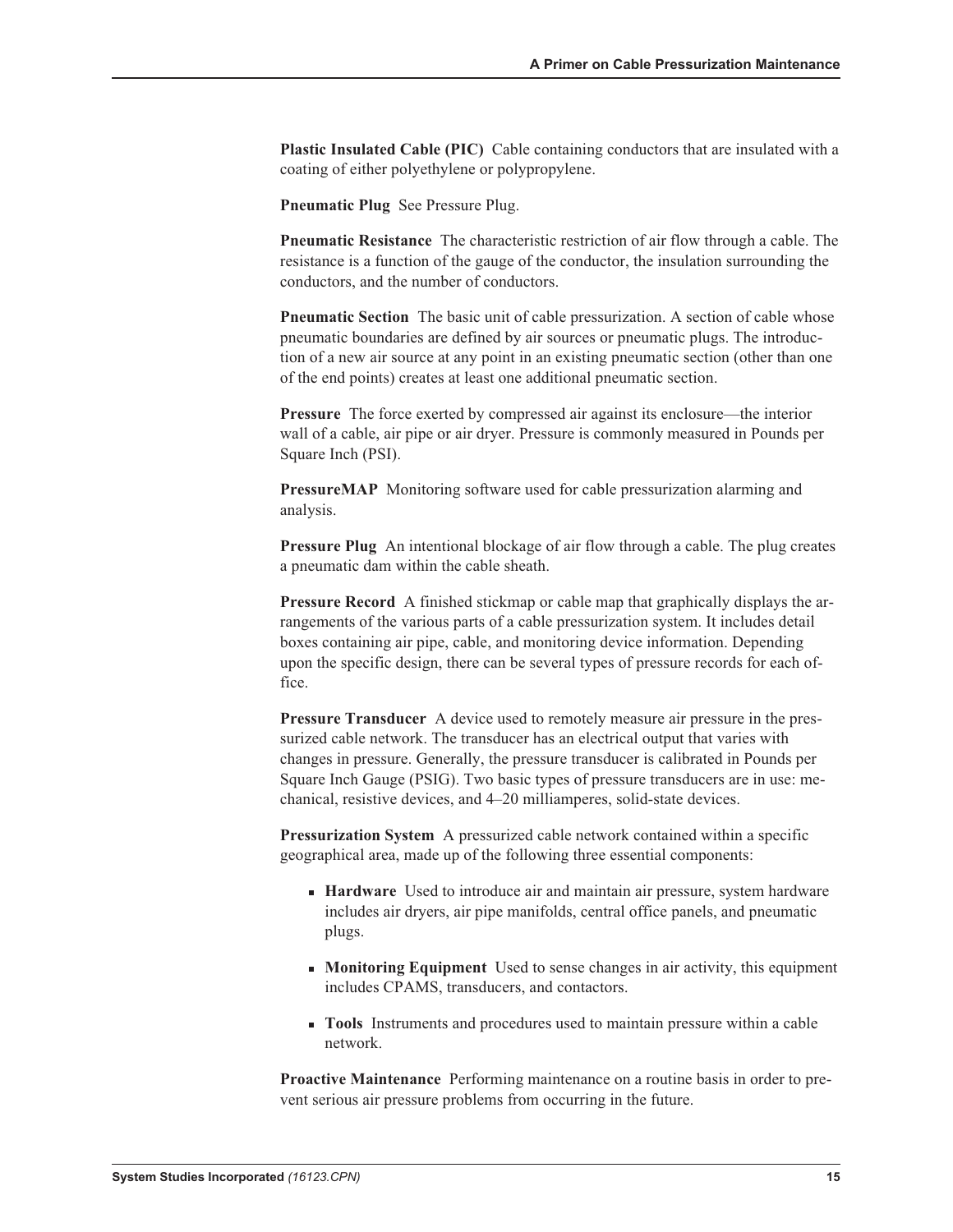Pulp Cable Paper insulated cable. Each conductor is wrapped in paper insulation to inhibit electrical interference. Pulp cable has a relatively high pneumatic resistance.

Remote Air Dryer A compressor located outside the central office. The remote air dryer is designed to pump dry air into a cable pressurization system. It is generally used when air feed out of the central office is impractical.

Remote Air Source A source of air supply to a pressurization system outside the central office. These sources supplement pressure feed from the central office. Remote air dryers and nitrogen cylinders are examples of remote air sources.

Riser Pole The pole or other point at which a cable emerges from the underground into an aerial environment.

Routining A systematic, proactive approach to leak locating in a pressure route or zone. When a cable route is routined, all air leaks are identified and repaired section by cable section.

Splice Location along cable where pairs have been joined together or altered in some manner.

Splice Case Protective case on cable allowing access to telephone conductor pairs.

Standard Cubic Foot per Hour (SCFH) A common measure of air flow rate based on the standard cubic foot—a "box" of air measuring 1 foot on each side. The measurement indicates the rate of air (of number of standard cubic foot boxes) flowing past a given point in a pressurization system in 1 hour.

Standard Cubic Foot per Day (SCFD) A measurement of the rate of air flowing past a given point in a pressurization system in one day.

Sheath A casing made of polyethylene or lead that surrounds and protects a cable from the elements.

Sheath Mile A unit of cable measurement equal to 5,280 feet used to calculate Optimum Air Usage.

Single Feed System A cable pressurization system in which air is supplied to a cable, or cables, from only one source.

Sphere of Influence The section of cable or cables most directly affected by an air source delivery pressure. In a dual feed system, the area of pressurization encompassing all pressurized cables extending in both directions and ending at a point on the cable midway between manifolds.

Stickmap The initial engineering drawing of a complete cable route showing the number of air pipes, utility hole locations, number of cables in a utility hole, air pipe manifolds, transducers, and other pressurization equipment. It is a working drawing intended to be updated as information is compiled.